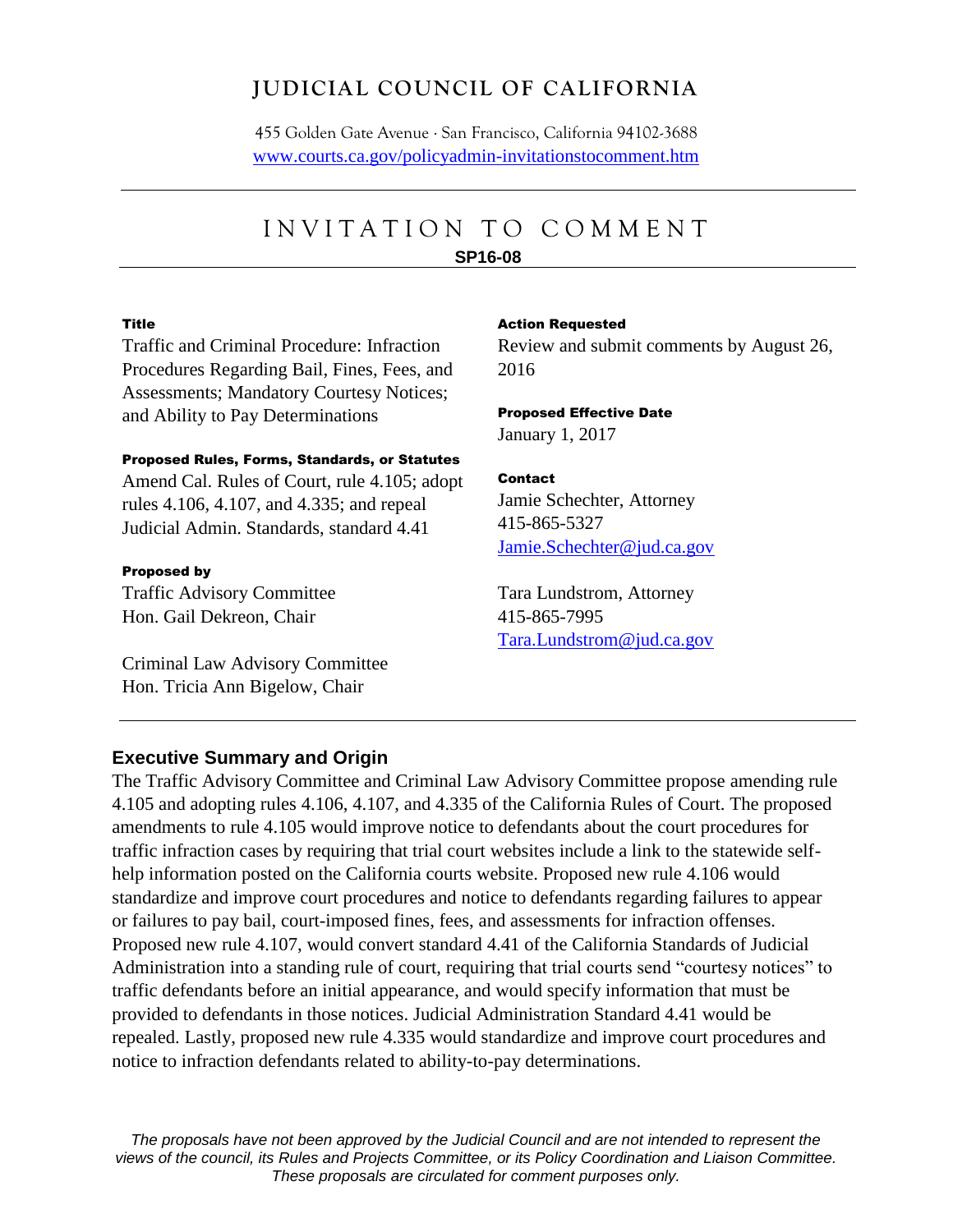The advisory committees developed the proposed amended rule and new rules in response to Judicial Council directives to consider recommendations to promote access to justice in all infraction cases. The proposal to amend rule 4.105 and to adopt rule 4.106 circulated for public comment this spring. The committees recommend recirculating the proposal with changes to proposed rule 4.106 and with the two new accompanying proposed rules in light of the public comments received, communications to the Judicial Council from various advocacy groups and other entities expressing continued concerns about court practices resulting in the suspension of driver's licenses for failure to pay fines and fees, and other related developments.

### **Background**

Criticisms aimed at state infraction laws have raised concerns about procedural fairness in infraction proceedings, particularly about procedures for the deposit of bail before defendants appear for arraignment and trial and after defendants fail to appear or pay bail, fines, fees, and assessments. The Judicial Council adopted rule 4.105, effective June 8, 2015, on an urgency basis on the request of the Chief Justice to address concerns regarding requiring defendants to post bail before challenging traffic infractions. In adopting rule 4.105, the council directed the appropriate advisory committees to consider changes to rules, forms, or any other recommendations necessary to promote access to justice in all infraction cases, including recommendations related to postconviction proceedings or after the defendant has previously failed to appear or pay fines or fees.

#### **Prior Circulation**

The Traffic Advisory Committee and the Criminal Law Advisory Committee previously circulated this proposal for public comment on an expedited basis from March 21 to May 6, 2016. The proposal, as previously circulated, would have standardized and improved the imposition of bail, fines, fees, and assessments when a defendant failed to appear or pay in an infraction case. Based on the public comments received and other developments as discussed, the committees have revised the rules proposal, with input from the Advisory Committee on Providing Access and Fairness, and are recirculating the revised proposal for public comment on an expedited schedule. The proposed amendments to rule 4.105 are unchanged from the proposal previously circulated. Proposed rule 4.106 has been revised and expanded, and two new rules are being proposed.

In revising this rule proposal, the committees considered comments received during the invitation-to-comment period. Now that the proposal is revised and being recirculated, the committees invite parties who submitted comments during the initial circulation to resubmit such comments they deem appropriate to the proposal as revised, as well as any new comments. Resubmission of previously-submitted comments will ensure that the comments are presented again to the committees for consideration.

# **The Proposal**

The rules proposal is designed to promote procedural fairness for infraction cases, enhance guidance for defendants and courts, and clarify procedures regarding ability-to-pay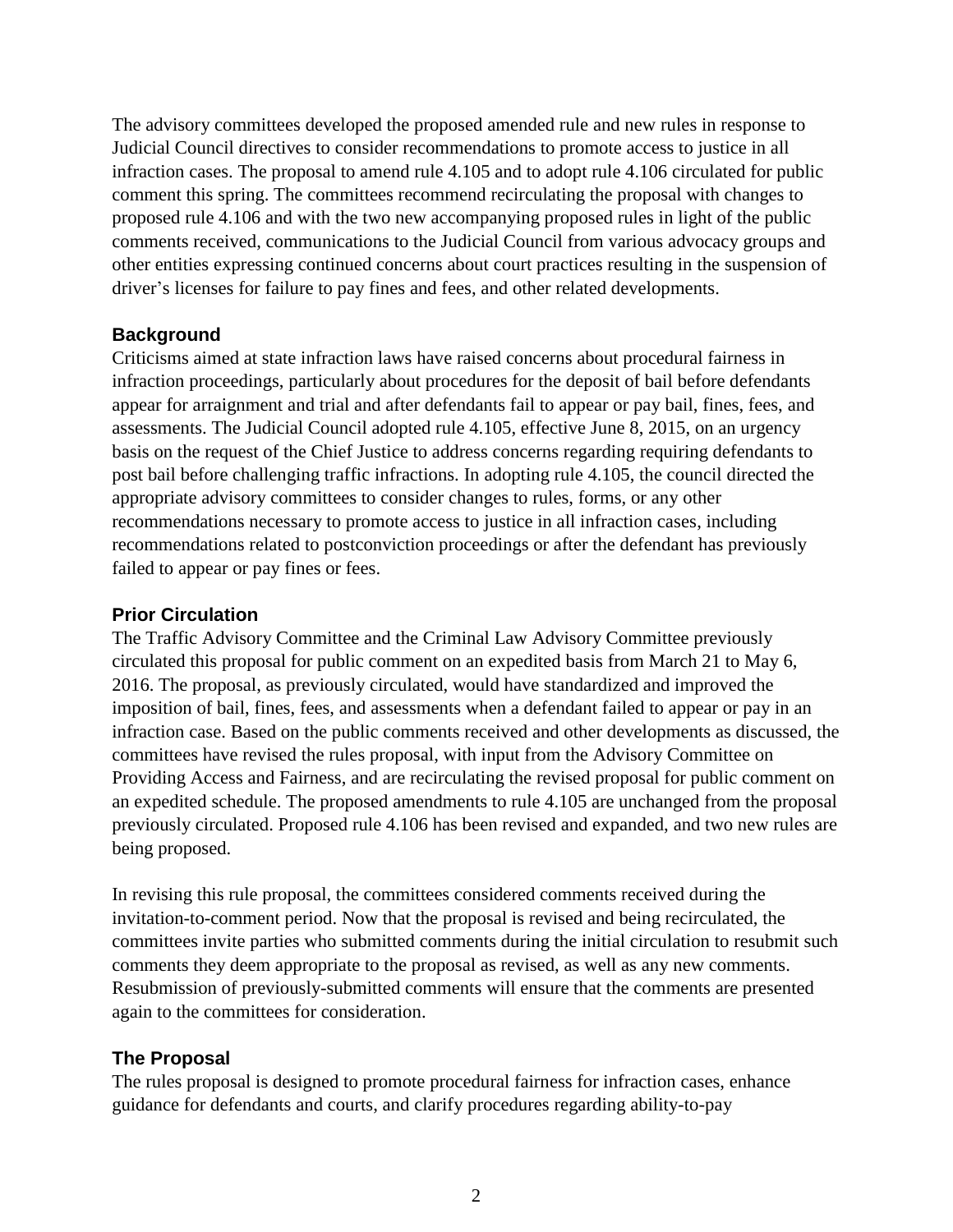determinations, while minimizing the need for court appearances by providing for review by written petition.

# **Amended rule 4.105**

Rule 4.105 prohibits courts from requiring infraction defendants to deposit bail in order to secure a court appearance at either arraignment or trial unless a specified exception applies. Under the rule, courts may require infraction defendants to deposit bail before a first appearance only in the following circumstances: (1) the defendant elects a statutory procedure (such as trial by written declaration) that requires the deposit of bail; (2) the defendant at arraignment refuses to sign a written promise to appear for future court proceedings; or (3) the court determines that the particular defendant is unlikely to appear as ordered without a deposit of bail and states its reasons for that finding.

To promote procedural fairness for infraction cases, the committees propose amending rule 4.105(d) to better facilitate its notice provisions. The amended rule would require that local trial court's websites include a link to the statewide traffic self-help information posted on the California courts website at: *[www.courts.ca.gov/selfhelp-traffic.htm](http://www.courts.ca.gov/selfhelp-traffic.htm)*. In addition to information on appearance at court for arraignment and trial, the self-help information includes guidance on other subjects such as traffic violator school, payment plans, community service, correctable violations, trial by written declaration, consequences for failure to appear or pay, and information about requesting ability-to-pay determinations.

# **Proposed rule 4.106**

As part of the committees' continued examination of court procedures for infraction cases and efforts to improve access to justice in infraction cases as directed by the council, the committees propose new rule 4.106 to standardize and improve the imposition of bail, fines, fees and assessments when a defendant has failed to appear or pay in infraction cases.

The proposed rule would provide the following:

- When a court notifies a defendant that a civil assessment will be imposed for failure to appear or pay under Penal Code section 1214.1(b), the notice must inform the defendant of his or her right to petition that the civil assessment be vacated for good cause and must include information about the process for vacating the assessment.
- When a court imposes a civil assessment for failure to appear or pay, the defendant may request -- without paying any bail, fines, penalties, fees, or assessments -- that the court vacate the civil assessment because the defendant had good cause for failing to appear or pay. Even absent a showing of good cause, the court may consider other factors in determining whether to impose a civil assessment and, if so, the amount of the civil assessment.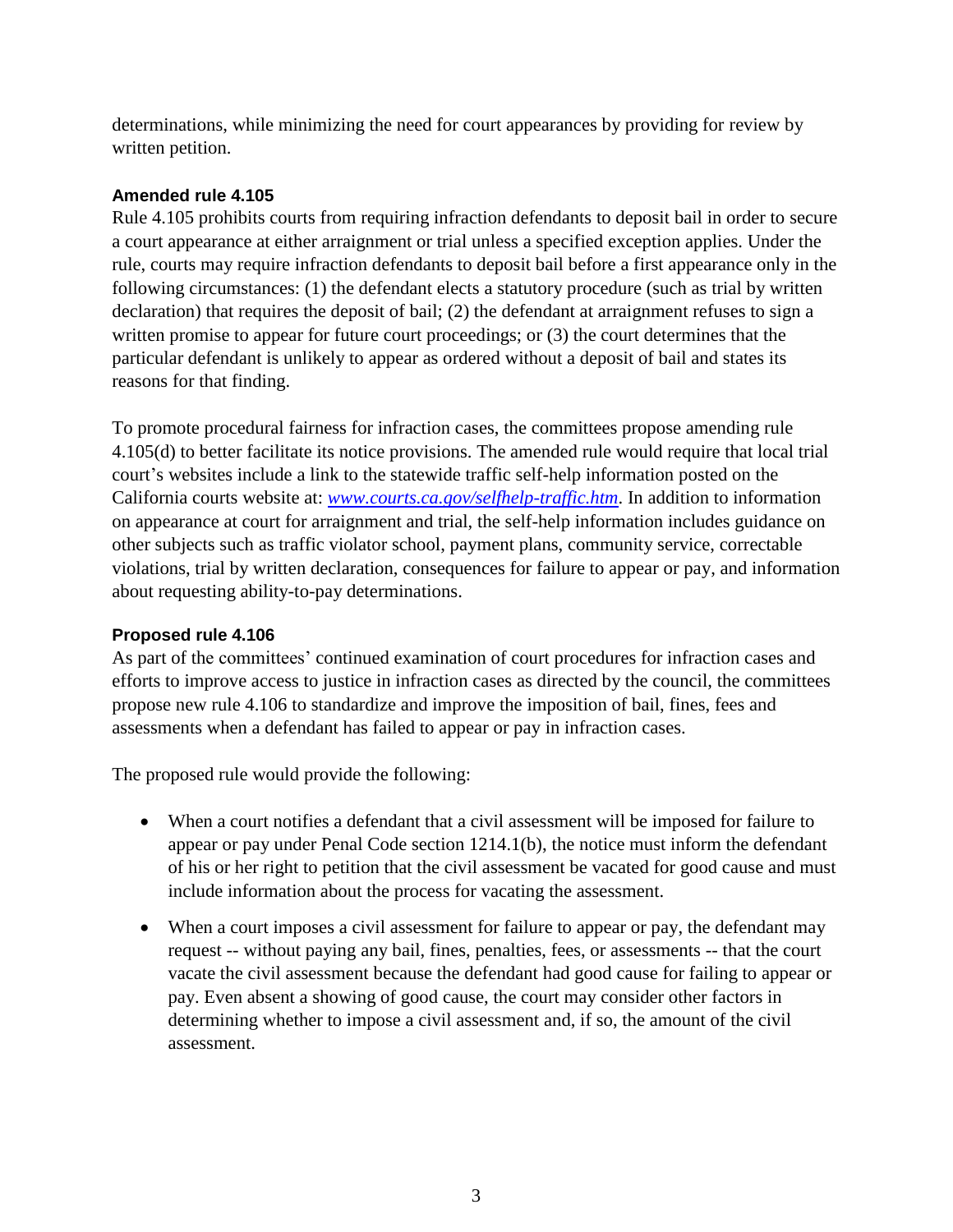- When a court refers unpaid bail to a comprehensive collection program as delinquent debt, the defendant may request to schedule a hearing for adjudication of the underlying charge(s) without payment of the bail amount.
- When a defendant fails to pay under an installment plan, the defendant may request modification of the judgment.
- When a court has entered a judgment in a trial by written declaration held in absentia, the defendant may request a trial de novo.
- When a defendant has failed to pay a fine or installment of bail, a court must provide the defendant with notice and an opportunity to be heard on ability to pay before notifying the Department of Motor Vehicles  $(DMV)<sup>1</sup>$

Additionally, an advisory committee comment for proposed rule 4.106 provides guidance for implementing the rule by including examples of circumstances that may establish good cause for failure to appear or pay when a defendant requests that a court vacate a civil assessment. Another advisory committee comment clarifies that before notifying the DMV that the defendant has failed to pay, the court must provide the defendant with notice regarding the right to request an ability-to-pay determination and with information on how to request that determination. It also clarifies that a hearing is not required unless requested by the defendant or directed by the court.

# **Proposed rule 4.107**

 $\overline{a}$ 

Proposed rule 4.107 would make "courtesy notices" mandatory. A courtesy notice is sent to a defendant after he or she receives a traffic ticket to provide the defendant with information about how to resolve the citation. The Judicial Council's recommendations for courtesy notices are currently detailed in standard 4.41 of the California Standards of Judicial Administration. Although courtesy notices are currently optional, most courts already provide some form of courtesy notice.

This new rule would provide that courtesy notices are mandatory and must contain the following information:

- The appearance date and location, whether an appearance is mandatory or optional, the total bail amount and payment options, the statutory notice required under Vehicle Code section 42007 regarding traffic school, and the court's contact information;
- Warnings about the potential consequences for failure to appear and failure to pay; and

<sup>&</sup>lt;sup>1</sup> The Legislature is currently considering Senate Bill 881, which may amend or repeal statutory provisions related to these rules, including Vehicle Code sections 40509, 40509.5, and 13365. These provisions authorize a court to notify the DMV that a defendant has failed to appear or pay and require the DMV to suspend a drivers' license based on that notification. If SB 881 is enacted into law, these proposed rules as currently drafted may need to be revised before they are presented to the council with a recommendation that they be adopted.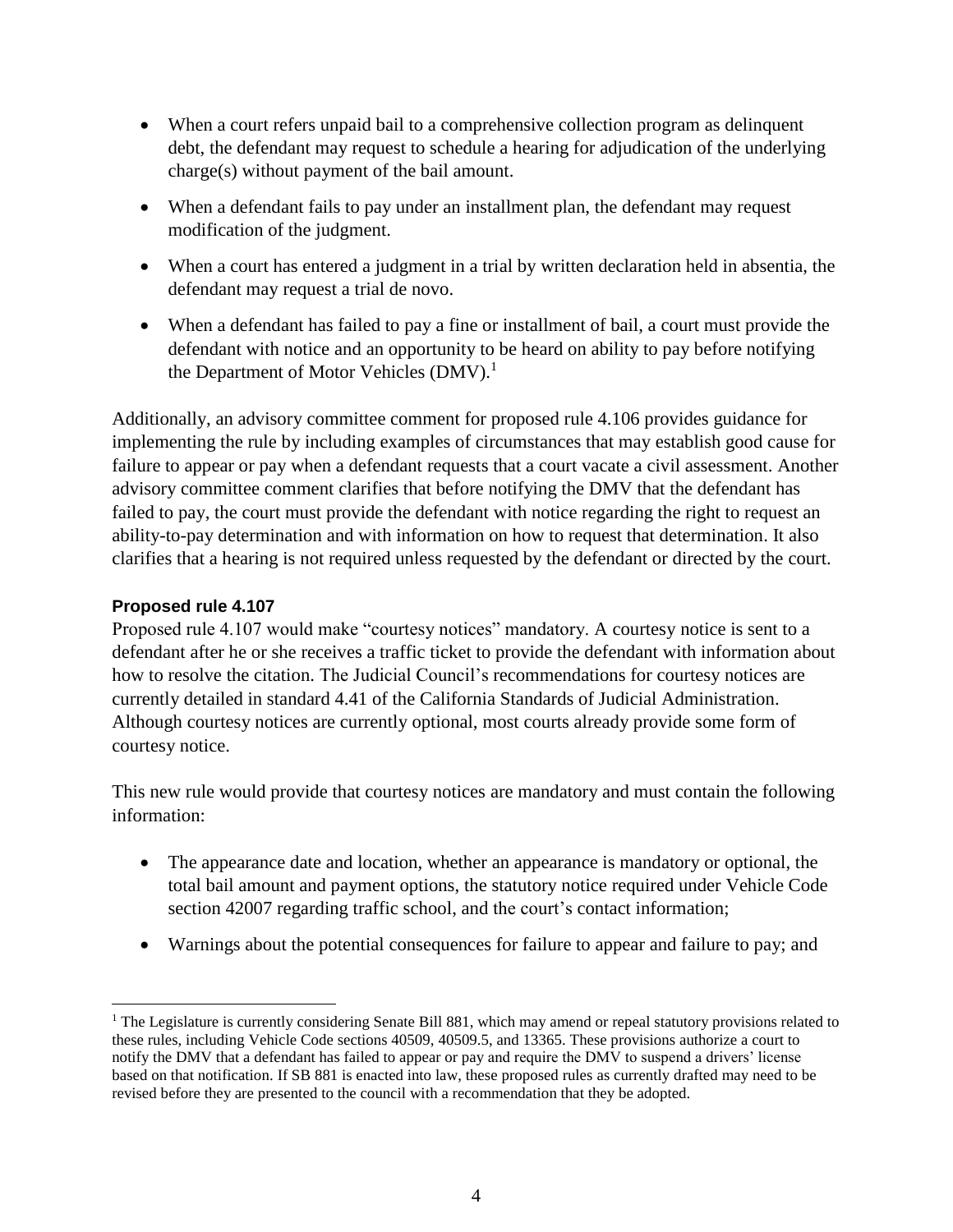• The right to request an ability-to-pay determination and the availability of community service and installment payment plans.

# **Proposed rule 4.335**

Vehicle Code section 42003, governing payment of fines and costs for Vehicle Code violations, provides that, upon request of a defendant, the court must consider the defendant's ability to pay. This proposed rule would standardize and improve procedures for ability-to-pay determinations for all infraction cases. This rule would provide the following:

- Courts must provide defendants notice of the right to request an ability-to-pay determination and make instructions available on how to request that determination;
- A defendant may request an ability-to-pay determination at or after adjudication or while the judgment remains unpaid, including when a case is delinquent or has been referred to collections;
- The court must permit the defendant to make the request in writing, unless the court directs an appearance;
- The court may delegate the initial determination of the defendant's ability to pay to a clerk or other county revenue collections agency using specified factors;
- A defendant has the right to a review by a judicial officer if requested in writing within 20 calendar days of the sending of the notice of the decision;
- Based on the ability-to-pay determination, the court may exercise its discretion to provide for payment on an installment plan, allow the defendant to complete community service, suspend the fine in whole or in part, or offer an alternative disposition;
- The defendant may request an ability-to-pay determination at any time before the final payment date or completion date;
- If a defendant has already had an ability-to-pay determination, a defendant may only request a subsequent ability to pay determination based on changed circumstances;
- The court may deny the defendant's request for an ability-to-pay determination if the court determines that an unreasonable amount of time has passed or the defendant has made an unreasonable number of requests.

An advisory committee comment to the proposed rule clarifies that the amount and manner of paying the total fine must be reasonable and compatible with the defendant's financial ability and that the court may exercise discretion even if the defendant has not demonstrated an inability to pay. The committees are considering development of optional forms to assist courts in making ability-to-pay determinations.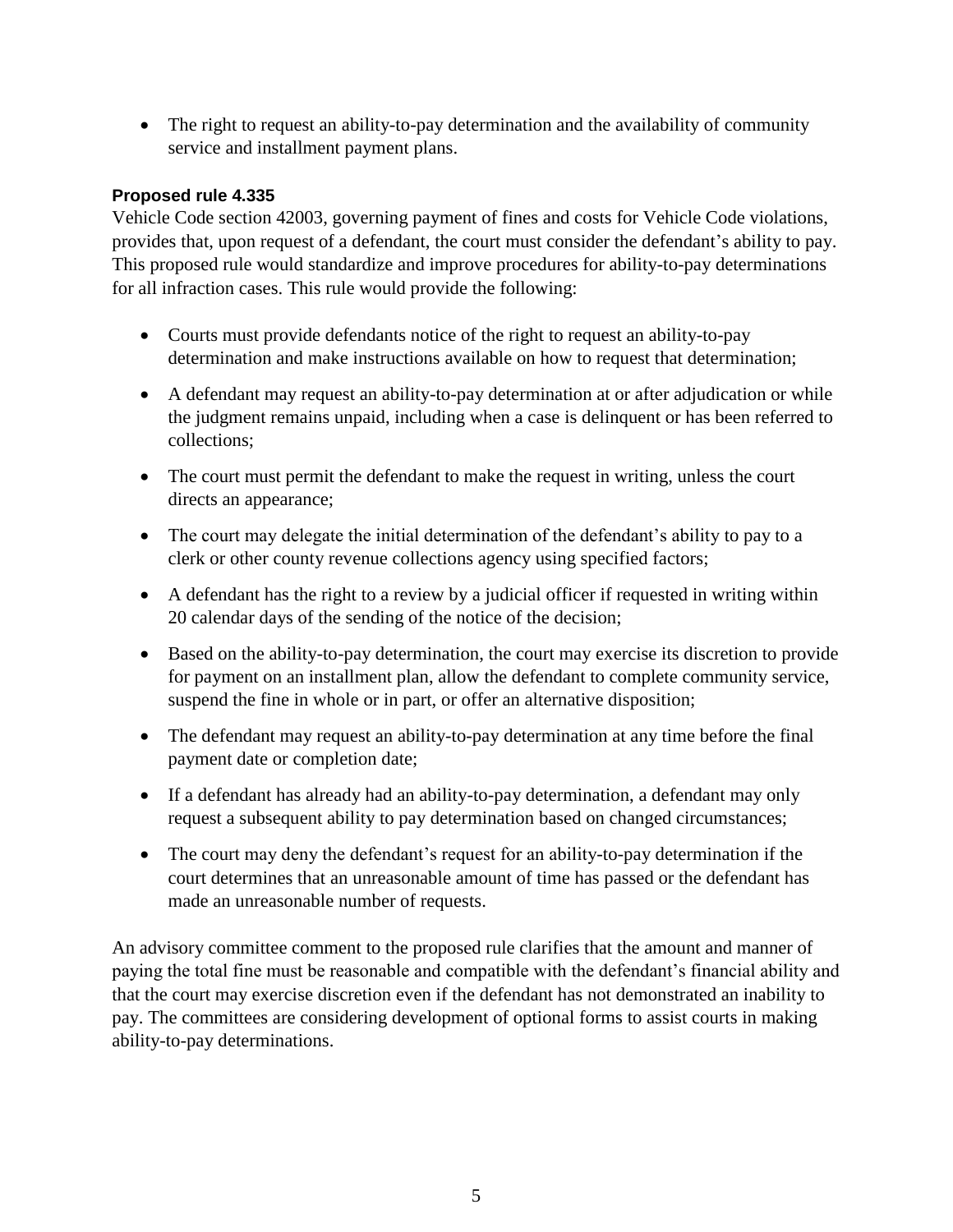# **Alternatives Considered**

The committees have considered other alternatives, including potential legislative proposals. Those proposals involve a process that must be pursued independently and have other implications that are distinct from the procedures addressed by the current rules proposal. The committees considered not expanding the proposed rules but determined that expanding the rules was necessary to promote access and fairness.

# **Implementation Requirements, Costs, and Operational Impacts**

Courts will need to update local websites and court notices and provide training for court staff and judicial officers regarding these changes for processing infraction cases. The committees are sensitive to the concern that the rules may require a significant revision to court forms and procedures. For courts that do not currently send courtesy notices, there will be increased costs required to provide courtesy notices under proposed rule 4.107. It is also possible that with increased notice about the procedure for requesting an ability-to-pay determination, more defendants may request review of their ability to pay. The committees acknowledge the potential increased workload for court staff and judicial officers. However, the committees believe that any increased burdens are outweighed by the procedural fairness that the rules proposed will advance.

The committees are also sensitive to the impact on the courts in implementing these rules, if amended and adopted, by a January 1, 2017, effective date. In light of this concern, the committees have abbreviated the comment period with the goal of presenting the proposal to the Judicial Council during its October meeting. If adopted and amended at that time, the proposal would provide the courts with a two-month period before the changes would go into effect.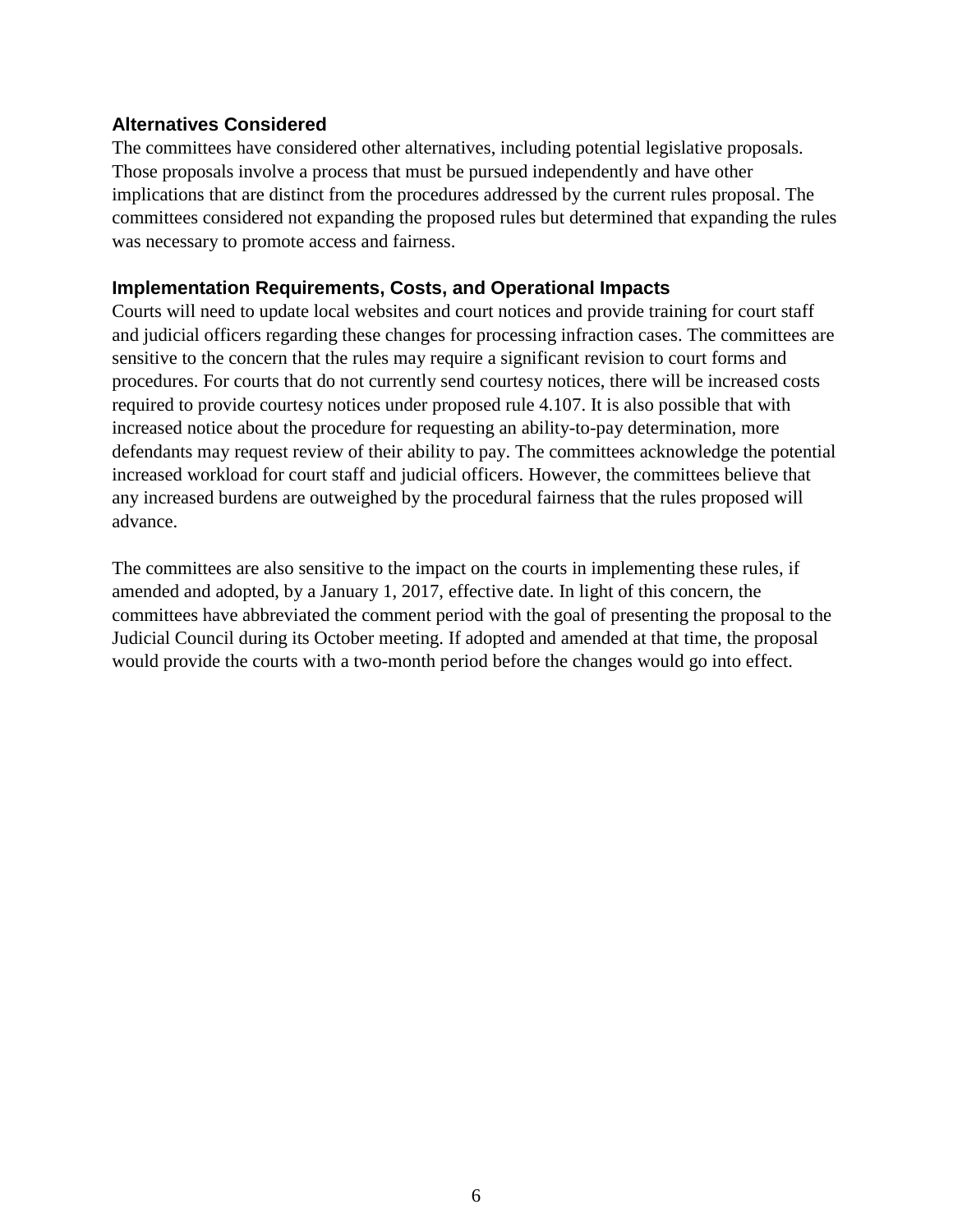# **Request for Specific Comments**

In addition to comments on the proposal as a whole, the advisory committees are interested in comments on the following:

• Does the proposal appropriately address the stated purpose?

The advisory committees also seek comments from *courts* on the following cost and implementation matters:

- Would the proposal provide cost savings? If so please quantify.
- Would the proposal increase costs? If so please quantify.
- What would the implementation requirements be for courts? For example, training staff (please identify position and expected hours of training), revising processes and procedures (please describe), changing docket codes in case management systems, or modifying case management systems.
- Would two months from Judicial Council approval of this proposal until its effective date provide sufficient time for implementation?
- How well would this proposal work in courts of different sizes?

# **Attachments and Links**

- 1. Cal. Rules of Court, rules 4.105, 4.106, 4.107, and 4.335 at pages 8-15
- 2. Judicial Administration Standards, standard 4.41 at pages 15-16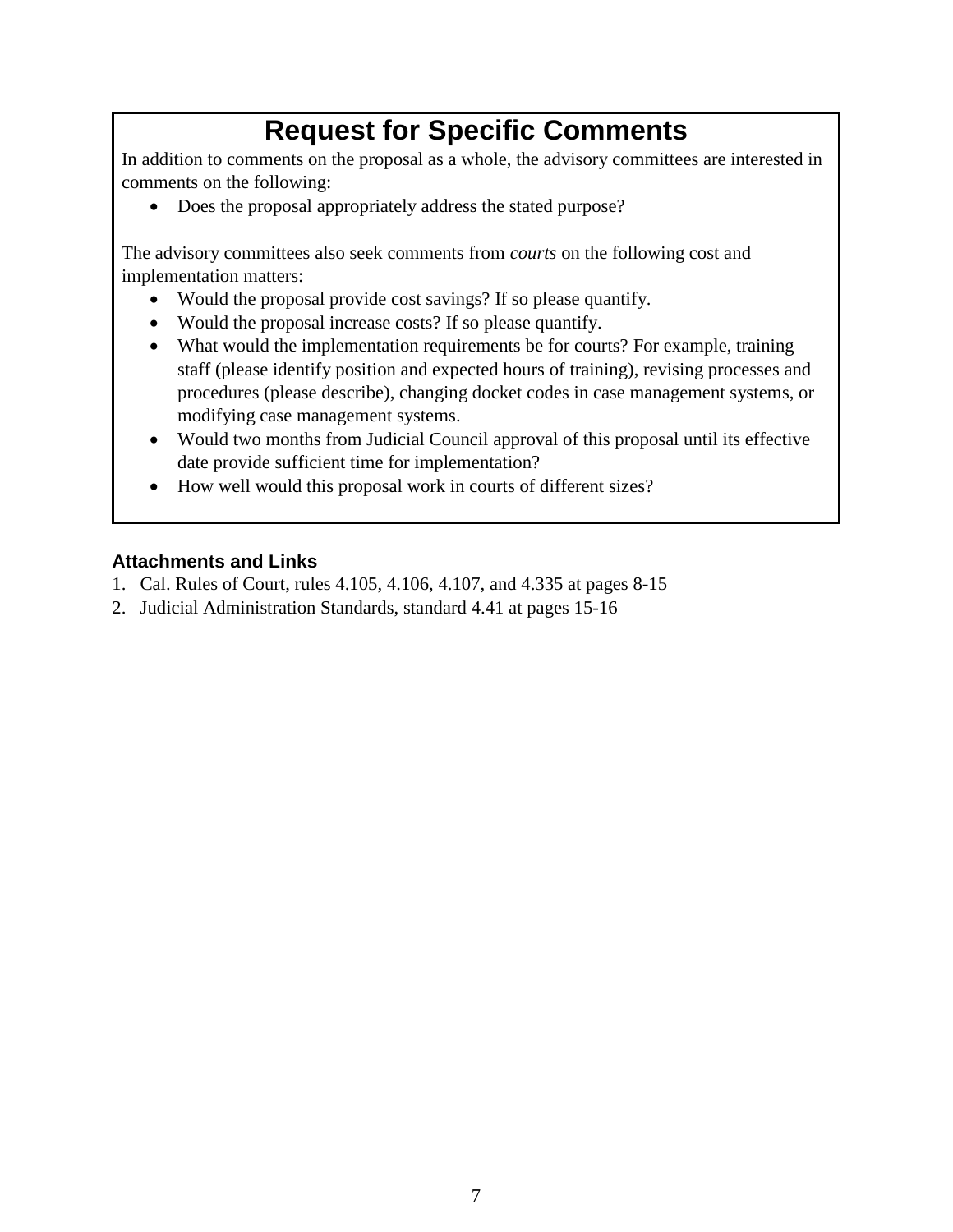Rule 4.105 of the California Rules of Court would be amended; rules 4.106, 4.107, and 4.335 would be adopted; and standard 4.41 of the Judicial Administration Standards would be repealed, effective January 1, 2017, to read:

| $\mathbf{1}$      |            | Rule 4.105. Appearance without deposit of bail in infraction cases                                                |  |  |  |  |
|-------------------|------------|-------------------------------------------------------------------------------------------------------------------|--|--|--|--|
| $\mathbf{2}$<br>3 | (a)        | <b>Application</b>                                                                                                |  |  |  |  |
| $\overline{4}$    |            |                                                                                                                   |  |  |  |  |
| 5<br>6            |            | This rule applies to any infraction for which the defendant has received a written<br>notice to appear.           |  |  |  |  |
| 7                 |            |                                                                                                                   |  |  |  |  |
| 8                 | <b>(b)</b> | Appearance without deposit of bail                                                                                |  |  |  |  |
| 9                 |            |                                                                                                                   |  |  |  |  |
| 10                |            | Except as provided in (c), courts must allow a defendant to appear for arraignment                                |  |  |  |  |
| 11                |            | and trial without deposit of bail.                                                                                |  |  |  |  |
| 12<br>13          | (c)        | Deposit of bail                                                                                                   |  |  |  |  |
| 14                |            |                                                                                                                   |  |  |  |  |
| 15                |            | Courts must require the deposit of bail when the defendant elects a statutory<br>(1)                              |  |  |  |  |
| 16                |            | procedure that requires the deposit of bail.                                                                      |  |  |  |  |
| 17                |            |                                                                                                                   |  |  |  |  |
| 18                |            | Courts may require the deposit of bail when the defendant does not sign a<br>(2)                                  |  |  |  |  |
| 19                |            | written promise to appear as required by the court.                                                               |  |  |  |  |
| 20                |            |                                                                                                                   |  |  |  |  |
| 21                |            | Courts may require a deposit of bail before trial if the court determines that<br>(3)                             |  |  |  |  |
| 22                |            | the defendant is unlikely to appear as ordered without a deposit of bail and                                      |  |  |  |  |
| 23<br>24          |            | the court expressly states the reasons for the finding.                                                           |  |  |  |  |
| 25                |            | In determining the amount of bail set under $(2)$ and $(3)$ , courts must consider<br>(4)                         |  |  |  |  |
| 26                |            | the totality of the circumstances.                                                                                |  |  |  |  |
| 27                |            |                                                                                                                   |  |  |  |  |
| 28                | (d)        | <b>Notice</b>                                                                                                     |  |  |  |  |
| 29                |            |                                                                                                                   |  |  |  |  |
| 30                |            | Courts must inform defendants of the option to appear in court without the deposit                                |  |  |  |  |
| 31                |            | of bail in any instructions or other materials courts provide for the public that relate                          |  |  |  |  |
| 32                |            | to bail for infractions, including any website information, written instructions,                                 |  |  |  |  |
| 33                |            | courtesy notices, and forms. The website for each trial court must include a link to                              |  |  |  |  |
| 34                |            | the traffic self-help information posted at: http://www.courts.ca.gov/selfhelp-                                   |  |  |  |  |
| 35                |            | traffic.htm.                                                                                                      |  |  |  |  |
| 36<br>37          |            |                                                                                                                   |  |  |  |  |
| 38                |            | <u>Rule 4.106. Failure to appear or failure to pay for a Notice to Appear issued for an</u><br>infraction offense |  |  |  |  |
| 39                |            |                                                                                                                   |  |  |  |  |
| 40                | <u>(a)</u> | <b>Application</b>                                                                                                |  |  |  |  |
| 41                |            |                                                                                                                   |  |  |  |  |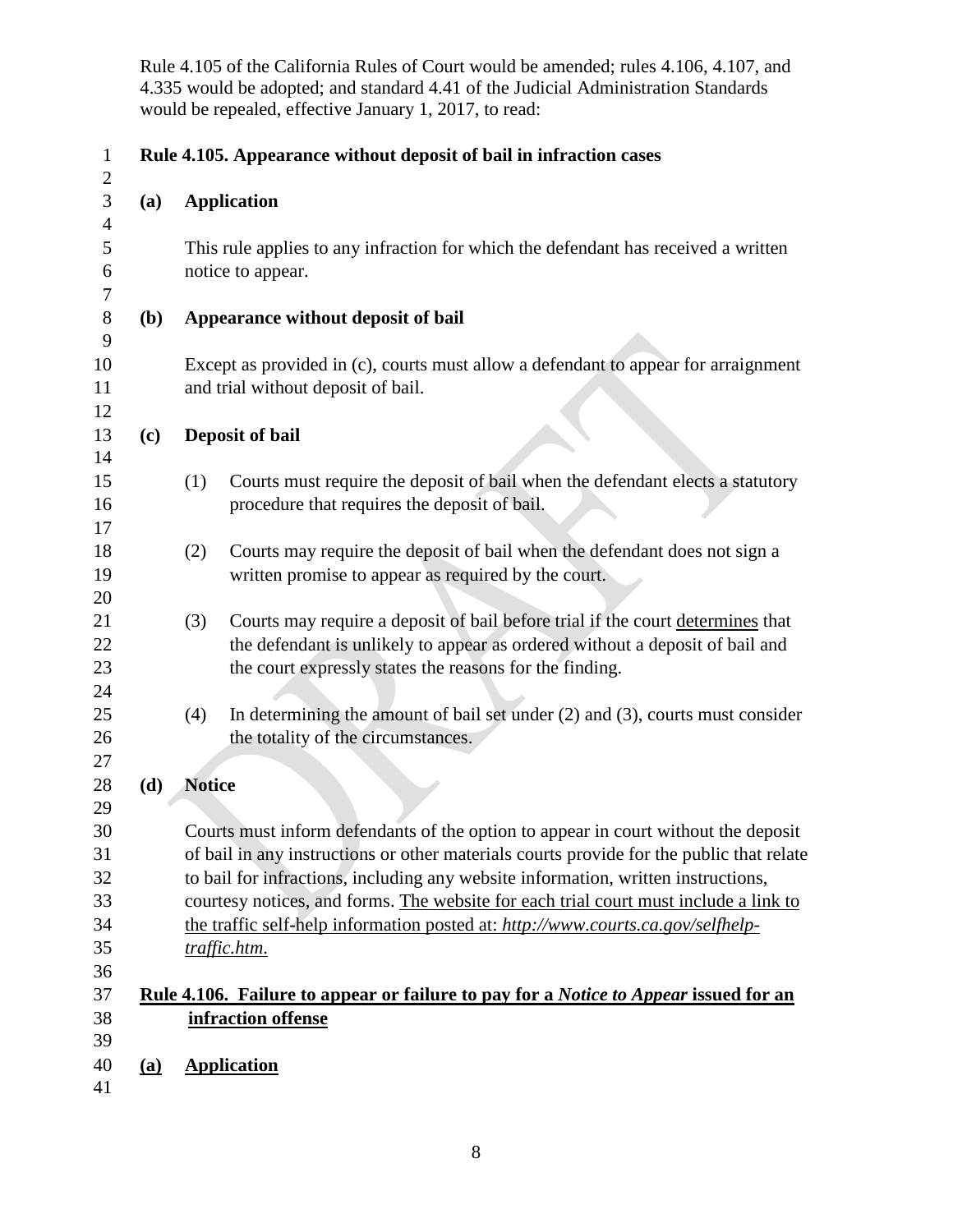| $\mathbf{1}$     |            |                  | This rule applies to infraction offenses for which the defendant has received a       |  |  |  |  |  |
|------------------|------------|------------------|---------------------------------------------------------------------------------------|--|--|--|--|--|
| $\overline{2}$   |            |                  | written notice to appear and has failed to appear or failed to pay.                   |  |  |  |  |  |
| 3                |            |                  |                                                                                       |  |  |  |  |  |
| $\overline{4}$   | <u>(b)</u> |                  | <b>Definitions</b>                                                                    |  |  |  |  |  |
| 5                |            |                  |                                                                                       |  |  |  |  |  |
| 6                |            |                  | As used in this rule, "failure to appear" and "failure to pay" mean failure to appear |  |  |  |  |  |
| $\boldsymbol{7}$ |            |                  | and failure to pay as defined in section $1214.1(a)$ .                                |  |  |  |  |  |
| 8                |            |                  |                                                                                       |  |  |  |  |  |
| 9                | $\Omega$   |                  | <u>Procedure for consideration of good cause for failure to appear or pay</u>         |  |  |  |  |  |
| 10               |            |                  |                                                                                       |  |  |  |  |  |
| 11               |            | (1)              | A notice of a civil assessment under section 1214.1(b) must inform the                |  |  |  |  |  |
| 12               |            |                  | defendant of his or her right to petition that the civil assessment be vacated        |  |  |  |  |  |
| 13               |            |                  | for good cause and must include information about the process for vacating            |  |  |  |  |  |
| 14               |            |                  | the assessment.                                                                       |  |  |  |  |  |
| 15               |            |                  |                                                                                       |  |  |  |  |  |
| 16               |            | (2)              | When a notice of civil assessment is given, a defendant may, within 20 days           |  |  |  |  |  |
| 17               |            |                  | of sending the notice, move by written petition to vacate the assessment by           |  |  |  |  |  |
| 18               |            |                  | showing good cause to excuse the failure to appear or failure to pay.                 |  |  |  |  |  |
| 19               |            |                  | Alternatively, the defendant may request or the court may direct a court              |  |  |  |  |  |
| 20               |            |                  | appearance.                                                                           |  |  |  |  |  |
| 21               |            |                  |                                                                                       |  |  |  |  |  |
| 22               |            | (3)              | Courts must permit a defendant to present a showing of good cause for failure         |  |  |  |  |  |
| 23               |            |                  | to appear or failure to pay a fine or installment of bail without requiring           |  |  |  |  |  |
| 24               |            |                  | receipt of the payment of bail, fines, penalties, fees, or assessments.               |  |  |  |  |  |
| 25               |            |                  |                                                                                       |  |  |  |  |  |
| 26               |            | $\left(4\right)$ | A petition to vacate an assessment does not stay the operation of any order           |  |  |  |  |  |
| 27               |            |                  | requiring the payment of bail, fines, penalties, fees, or assessment unless           |  |  |  |  |  |
| 28               |            |                  | specifically ordered by the court.                                                    |  |  |  |  |  |
| 29               |            |                  |                                                                                       |  |  |  |  |  |
| 30               |            | (5)              | The court must vacate the assessment upon a showing of good cause under               |  |  |  |  |  |
| 31               |            |                  | section $1214.1(b)(1)$ for failure to appear or failure to pay.                       |  |  |  |  |  |
| 32               |            |                  |                                                                                       |  |  |  |  |  |
| 33               |            | (6)              | If the defendant does not establish good cause, the court may still exercise its      |  |  |  |  |  |
| 34               |            |                  | discretion under section 1214.1(a) to reconsider:                                     |  |  |  |  |  |
| 35               |            |                  |                                                                                       |  |  |  |  |  |
| 36               |            |                  | Whether a civil assessment should be imposed; and<br>(A)                              |  |  |  |  |  |
| 37               |            |                  |                                                                                       |  |  |  |  |  |
| 38               |            |                  | If so, the amount of the assessment.<br>(B)                                           |  |  |  |  |  |
| 39               |            |                  |                                                                                       |  |  |  |  |  |
| 40               |            |                  | In exercising its discretion, the court may consider a defendant's due                |  |  |  |  |  |
| 41               |            |                  | diligence in appearing or paying after notice of the assessment has been given        |  |  |  |  |  |
| 42               |            |                  | under section $1214.1(b)(1)$ , as well as the defendant's financial                   |  |  |  |  |  |
| 43               |            |                  | circumstances, among other factors.                                                   |  |  |  |  |  |
|                  |            |                  |                                                                                       |  |  |  |  |  |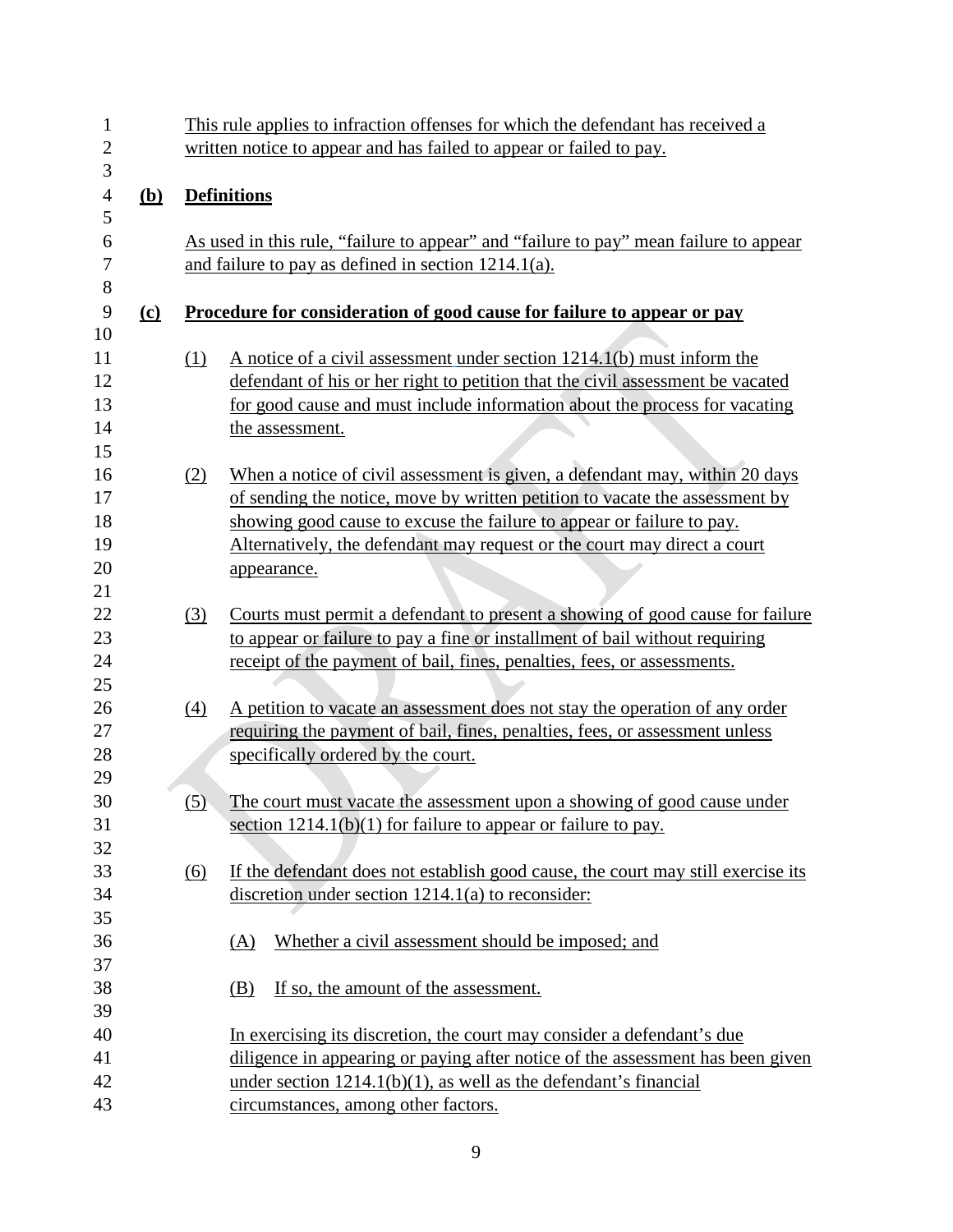| $\mathbf{1}$ |            |     |                                                                                 |
|--------------|------------|-----|---------------------------------------------------------------------------------|
| $\mathbf{2}$ | (d)        |     | Procedure for unpaid bail referred to collection as delinquent debt             |
| 3            |            |     |                                                                                 |
| 4            |            | (1) | In unadjudicated cases, when bail has not been paid and the case is referred to |
| 5            |            |     | a comprehensive collection program as provided in section $1463.007(b)(1)$ , a  |
| 6            |            |     | court must allow a defendant to appear for adjudication of the underlying       |
| 7            |            |     | charges without payment of the bail amount, except as provided in $(d)(3)$ of   |
| 8            |            |     | this rule.                                                                      |
| 9            |            |     |                                                                                 |
| 10           |            | (2) | The defendant may request an appearance date to adjudicate the underlying       |
| 11           |            |     | charges by written petition. Alternatively, the defendant may request or the    |
| 12           |            |     | court may direct a court appearance.                                            |
| 13           |            |     |                                                                                 |
| 14           |            | (3) | A court may require a deposit of bail before adjudication of the underlying     |
| 15           |            |     | charges if the court finds that the defendant is unlikely to appear as ordered  |
| 16           |            |     | without a deposit of bail and the court expressly states the reasons for the    |
| 17           |            |     | finding. The court must not require payment of the civil assessment before      |
| 18           |            |     | adjudication.                                                                   |
| 19           |            |     |                                                                                 |
| 20           | <u>(e)</u> |     | Procedure for failure to pay on an installment payment plan                     |
| 21           |            |     |                                                                                 |
| 22           |            | (1) | When a defendant fails to pay a fine or make a payment under an installment     |
| 23           |            |     | plan as provided in section 1205 or Vehicle Code sections 40510.5, 42003, or    |
| 24           |            |     | 42007, the court must permit the defendant to appear by written petition to     |
| 25           |            |     | modify the judgment, or the defendant may request or the court may direct a     |
| 26           |            |     | court appearance.                                                               |
| 27           |            |     |                                                                                 |
| 28           |            | (2) | The court must not require payment of bail, fines, penalties, fees, or          |
| 29           |            |     | assessments to consider the petition.                                           |
| 30           |            |     |                                                                                 |
| 31           |            | (3) | The request to modify a judgment or order does not stay the operation of any    |
| 32           |            |     | order requiring the payment of bail, fines, penalties, fees, or assessments     |
| 33           |            |     | unless specifically ordered by the court.                                       |
| 34           |            |     |                                                                                 |
| 35           |            | (4) | If the defendant requests to modify or vacate the judgement based on an         |
| 36           |            |     | inability to pay, the procedures stated in rule 4.335 apply.                    |
| 37           |            |     |                                                                                 |
| 38           |            | (5) | The court may deny the defendant's request to modify the judgment and           |
| 39           |            |     | order no further proceedings if the court determines that:                      |
| 40           |            |     |                                                                                 |
| 41           |            |     | An unreasonable amount of time has passed, or<br>(A)                            |
| 42           |            |     |                                                                                 |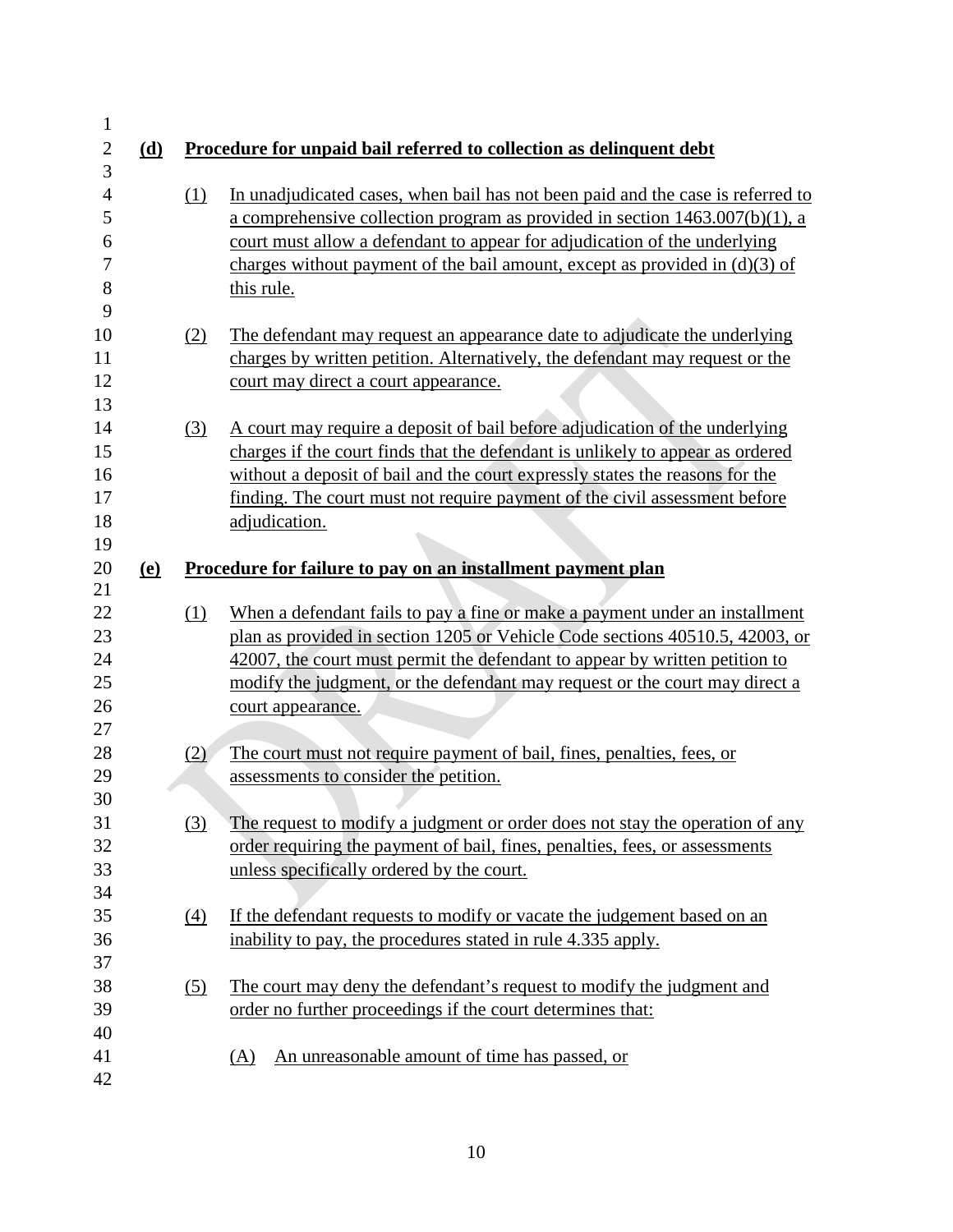| $\overline{c}$<br>3<br>$\overline{4}$ | the judgment.                                                                                                                                                                                                                                                                                                                |
|---------------------------------------|------------------------------------------------------------------------------------------------------------------------------------------------------------------------------------------------------------------------------------------------------------------------------------------------------------------------------|
|                                       |                                                                                                                                                                                                                                                                                                                              |
|                                       |                                                                                                                                                                                                                                                                                                                              |
|                                       | Procedure after a trial by written declaration in absentia for a traffic<br>f                                                                                                                                                                                                                                                |
| 5                                     | infraction                                                                                                                                                                                                                                                                                                                   |
| 6                                     |                                                                                                                                                                                                                                                                                                                              |
| $\tau$                                | When the court issues a judgment under Vehicle Code section 40903 and a                                                                                                                                                                                                                                                      |
| 8                                     | defendant requests a trial de novo within the time permitted, courts may require the                                                                                                                                                                                                                                         |
| 9                                     | defendant to deposit bail. After the court receives the bail deposit, the court must                                                                                                                                                                                                                                         |
| 10                                    | vacate the judgment.                                                                                                                                                                                                                                                                                                         |
| 11                                    |                                                                                                                                                                                                                                                                                                                              |
| 12                                    | <b>Procedure for referring a defendant to the Department of Motor Vehicles</b><br>$\Omega$                                                                                                                                                                                                                                   |
| 13                                    | (DMV) for license suspension for failure to pay a fine                                                                                                                                                                                                                                                                       |
| 14                                    |                                                                                                                                                                                                                                                                                                                              |
| 15                                    | Before a court may notify the DMV under Vehicle Code sections 40509(b) or                                                                                                                                                                                                                                                    |
| 16                                    | 40509.5(b) that a defendant has failed to pay a fine or an installment of bail, the                                                                                                                                                                                                                                          |
| 17                                    | court must provide the defendant with notice of and an opportunity to be heard on                                                                                                                                                                                                                                            |
| 18                                    | the inability to pay.                                                                                                                                                                                                                                                                                                        |
| 19                                    |                                                                                                                                                                                                                                                                                                                              |
| 20                                    | <b>Advisory Committee Comment</b>                                                                                                                                                                                                                                                                                            |
| 21                                    |                                                                                                                                                                                                                                                                                                                              |
| 22                                    | Subdivision (a). The rule is intended to apply only to an infraction offense for which the                                                                                                                                                                                                                                   |
| 23                                    | defendant (1) has received a written notice to appear citation and been released for a signed                                                                                                                                                                                                                                |
| 24                                    | promise to appear, and (2) has failed to appear by the appearance date or an approved extension                                                                                                                                                                                                                              |
| 25                                    | of that date or has failed to pay as required.                                                                                                                                                                                                                                                                               |
| 26                                    |                                                                                                                                                                                                                                                                                                                              |
| 27                                    | <b>Subdivision (c)(3).</b> Circumstances that indicate good cause may include, but are not limited to,                                                                                                                                                                                                                       |
| 28                                    | the defendant's hospitalization, incapacitation, or incarceration; military duty required of the                                                                                                                                                                                                                             |
| 29                                    | defendant; death or hospitalization of the defendant's dependent or immediate family member;                                                                                                                                                                                                                                 |
| 30                                    | caregiver responsibility for a sick or disabled dependent or immediate family member of the                                                                                                                                                                                                                                  |
| 31                                    | defendant; or an extraordinary reason, beyond the defendant's control, that prevented the                                                                                                                                                                                                                                    |
| 32                                    | defendant from making an appearance or payment on or before the date listed on the notice to                                                                                                                                                                                                                                 |
| 33                                    | appear.                                                                                                                                                                                                                                                                                                                      |
| 34                                    |                                                                                                                                                                                                                                                                                                                              |
| 35                                    | <b>Subdivision (d).</b> This subdivision is not intended to allow defendants to seek readjudication of                                                                                                                                                                                                                       |
| 36                                    | the underlying charges if the case has already been adjudicated.                                                                                                                                                                                                                                                             |
|                                       |                                                                                                                                                                                                                                                                                                                              |
|                                       |                                                                                                                                                                                                                                                                                                                              |
|                                       |                                                                                                                                                                                                                                                                                                                              |
|                                       |                                                                                                                                                                                                                                                                                                                              |
|                                       |                                                                                                                                                                                                                                                                                                                              |
| 42                                    |                                                                                                                                                                                                                                                                                                                              |
|                                       |                                                                                                                                                                                                                                                                                                                              |
| 37<br>38<br>39<br>40<br>41            | <b>Subdivision (g).</b> Before notifying the DMV, the court must provide the defendant with notice<br>regarding the right to request an ability-to-pay determination and with instructions on how to<br>request that determination. A hearing is not required unless requested by the defendant or directed<br>by the court. |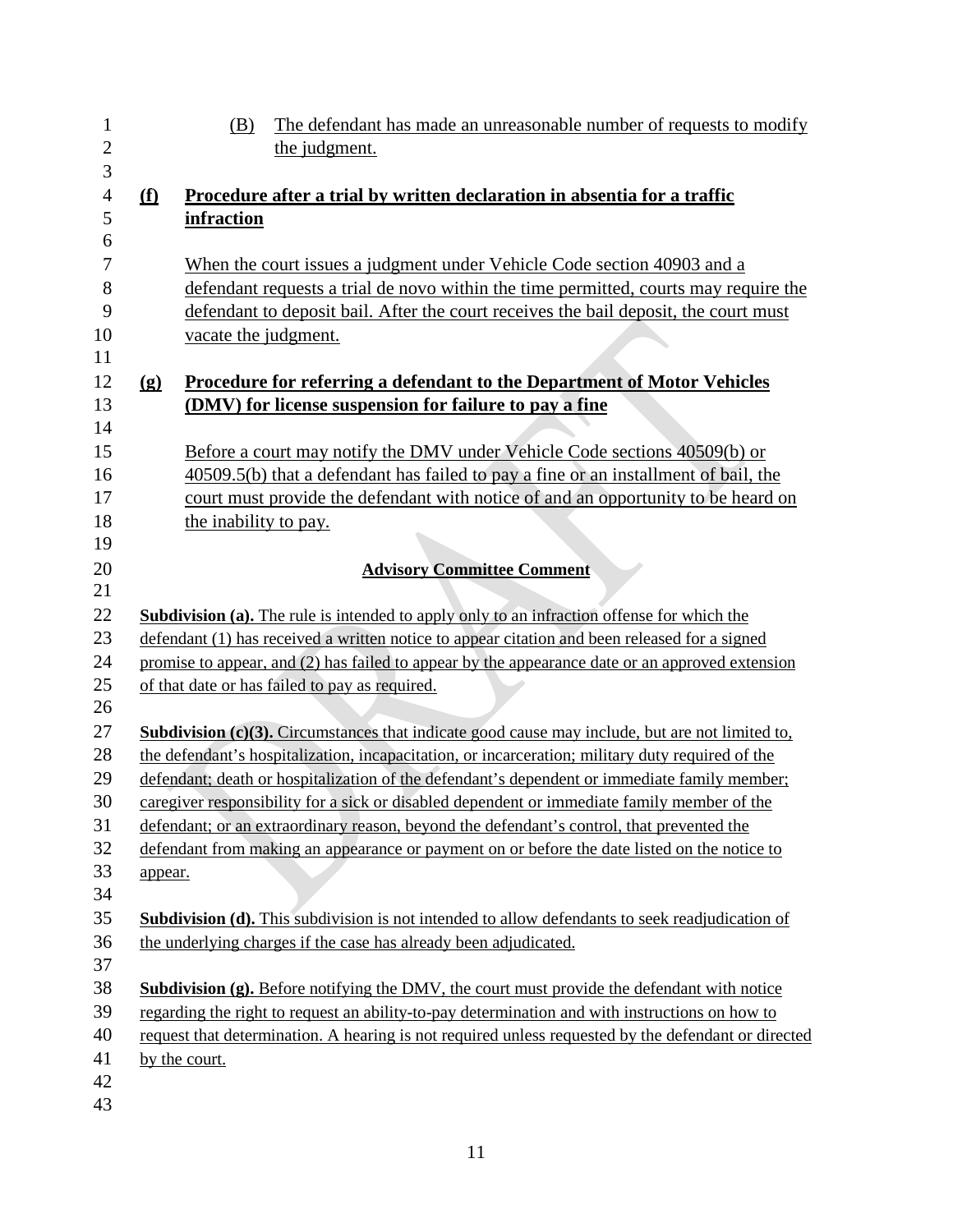|            |                  | Rule 4.107. Mandatory courtesy notice—traffic procedures                                                                                                                                                                                                                  |  |  |  |  |
|------------|------------------|---------------------------------------------------------------------------------------------------------------------------------------------------------------------------------------------------------------------------------------------------------------------------|--|--|--|--|
| (a)        |                  | <b>Mandatory courtesy notice</b>                                                                                                                                                                                                                                          |  |  |  |  |
|            |                  | Each court must send a mandatory "courtesy notice" to the address shown on the<br>Notice to Appear or to the defendant's last known address before the initial<br>appearance.                                                                                             |  |  |  |  |
| <u>(b)</u> |                  | <b>Minimum information in courtesy notice</b>                                                                                                                                                                                                                             |  |  |  |  |
|            |                  | In addition to information obtained from the <i>Notice to Appear</i> , the courtesy notice<br>must contain at least the following information:                                                                                                                            |  |  |  |  |
|            | (1)              | An appearance date and location;                                                                                                                                                                                                                                          |  |  |  |  |
|            | (2)              | Whether a court appearance is mandatory or optional;                                                                                                                                                                                                                      |  |  |  |  |
|            | (3)              | The total bail amount and payment options;                                                                                                                                                                                                                                |  |  |  |  |
|            | (4)              | The notice about traffic school required under Vehicle Code section 42007, if<br>applicable;                                                                                                                                                                              |  |  |  |  |
|            | <u>(5)</u>       | The potential consequences for failure to appear, including a driver's license<br>hold or suspension, a civil assessment of up to \$300, a new charge for failure<br>to appear, a warrant of arrest, or some combination of these consequences, if<br>applicable;         |  |  |  |  |
|            | $\overline{(6)}$ | The potential consequences for failure to pay a fine, including a driver's<br>license hold or suspension, a civil assessment of up to \$300, a new charge for<br>failure to pay a fine, a warrant of arrest, or some combination of these<br>consequences, if applicable; |  |  |  |  |
|            | (7)              | The right to request an ability-to-pay determination, including the availability<br>of community service and installment payment plans; and                                                                                                                               |  |  |  |  |
|            | (8)              | Contact information for the court.                                                                                                                                                                                                                                        |  |  |  |  |
| $\Omega$   |                  | <b>Additional information in courtesy notice</b>                                                                                                                                                                                                                          |  |  |  |  |
|            |                  | Courts may provide additional information in the courtesy notice, as appropriate,<br>including the following:                                                                                                                                                             |  |  |  |  |
|            | (1)              | Informal trial, trial by declaration, and telephone scheduling options; and                                                                                                                                                                                               |  |  |  |  |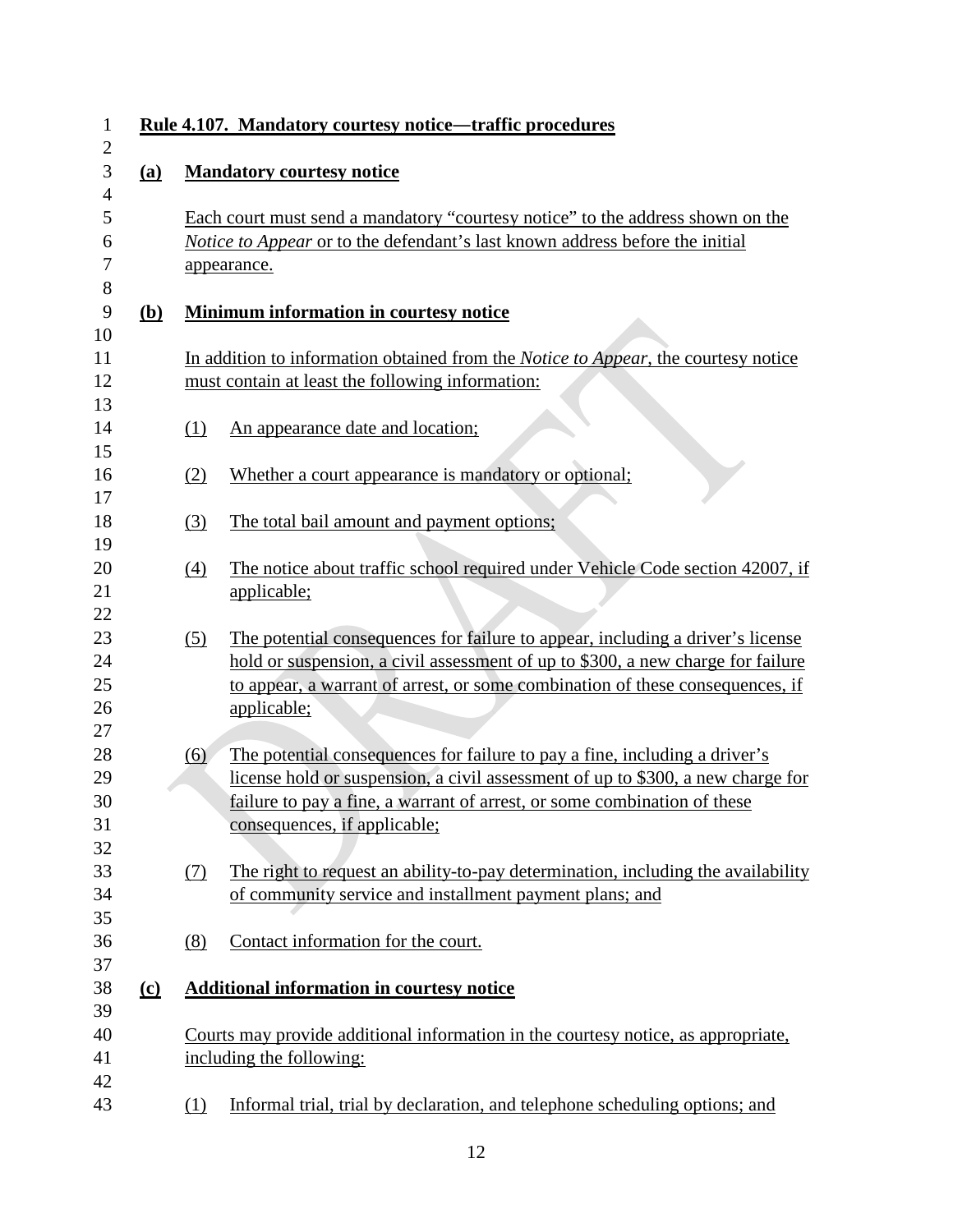| $\mathbf{1}$     |            |                                                                                       |  |
|------------------|------------|---------------------------------------------------------------------------------------|--|
| $\overline{c}$   |            | Correction requirements and procedures for correctable violations.<br>(2)             |  |
| 3                |            |                                                                                       |  |
| $\overline{4}$   |            |                                                                                       |  |
| 5                |            | Rule 4.335. Ability-to-pay determinations for infraction offenses                     |  |
| 6                |            |                                                                                       |  |
| $\boldsymbol{7}$ | (a)        | <b>Application</b>                                                                    |  |
| 8                |            |                                                                                       |  |
| 9                |            | This rule applies to any infraction offense for which the defendant has received a    |  |
| 10<br>11         |            | written Notice to Appear.                                                             |  |
| 12               | <u>(b)</u> | Required notice regarding an ability-to-pay determination                             |  |
| 13               |            |                                                                                       |  |
| 14               |            | Courts must provide defendants with notice of their right to request an ability-to-   |  |
| 15               |            | pay determination and make available instructions or other materials for requesting   |  |
| 16               |            | an ability-to-pay determination.                                                      |  |
| 17               |            |                                                                                       |  |
| 18<br>19         | $\Omega$   | <b>Procedure for determining ability to pay</b>                                       |  |
| 20               |            | The court, on request of a defendant, must consider the defendant's ability to<br>(1) |  |
| 21               |            |                                                                                       |  |
| 22               |            | pay.                                                                                  |  |
| 23               |            | A defendant may request an ability-to-pay determination at or after<br>(2)            |  |
| 24               |            | adjudication or while the judgment remains unpaid, including when a case is           |  |
| 25               |            | delinquent or has been referred to a comprehensive collection program.                |  |
| 26               |            |                                                                                       |  |
| 27               |            | The court must permit a defendant to make this request by written application<br>(3)  |  |
| 28               |            | unless the court directs a court appearance.                                          |  |
| 29               |            |                                                                                       |  |
| 30               |            | The court may delegate to a clerk or other county revenue collections agency<br>(4)   |  |
| 31               |            | the initial determination of the defendant's ability to pay a court-ordered fine      |  |
| 32               |            | using the following criteria:                                                         |  |
| 33               |            |                                                                                       |  |
| 34               |            | Evidence of receipt of public benefits under one or more of the<br>(A)                |  |
| 35               |            | following programs:                                                                   |  |
| 36               |            |                                                                                       |  |
| 37               |            | <b>Supplemental Security Income (SSI):</b><br><u>(i)</u>                              |  |
| 38               |            |                                                                                       |  |
| 39               |            | (ii)<br><b>State Supplementary Payment (SSP):</b>                                     |  |
| 40               |            |                                                                                       |  |
| 41               |            | California Work Opportunity and Responsibility to Kids<br>(iii)                       |  |
| 42               |            | (CalWORKS);                                                                           |  |
| 43               |            |                                                                                       |  |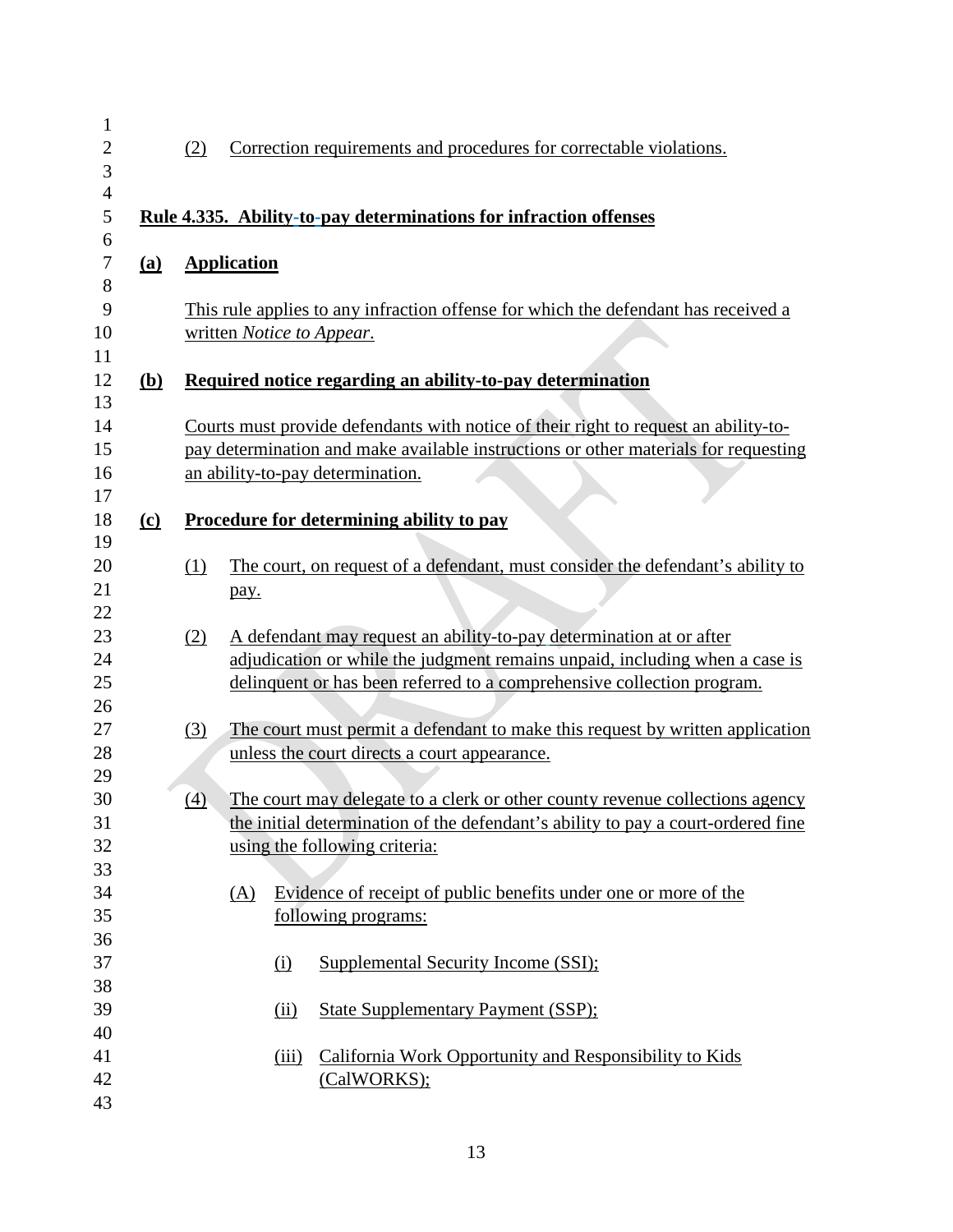| 1              |     |                | (iv)       | Federal Tribal Temporary Assistance for Needy Families (Tribal                 |
|----------------|-----|----------------|------------|--------------------------------------------------------------------------------|
| $\overline{2}$ |     |                |            | TANF);                                                                         |
| 3              |     |                |            |                                                                                |
| $\overline{4}$ |     |                | (v)        | Supplemental Nutrition Assistance Program, California Food                     |
| 5              |     |                |            | <b>Assistance Program;</b>                                                     |
| 6              |     |                |            |                                                                                |
| 7              |     |                | (vi)       | County Relief, General Relief (GR), or General Assistance (GA);                |
| 8              |     |                |            |                                                                                |
| 9              |     |                | (vii)      | Cash Assistance Program for Aged, Blind, and Disabled Legal                    |
| 10             |     |                |            | Immigrants (CAPI);                                                             |
| 11             |     |                |            |                                                                                |
| 12             |     |                |            | (viii) In-Home Supportive Services (IHSS); and                                 |
| 13             |     |                |            |                                                                                |
| 14             |     |                | (ix)       | Medi-Cal; and                                                                  |
| 15             |     |                |            |                                                                                |
| 16             |     | (B)            |            | Evidence of a monthly income of 125 percent or less of the current             |
| 17             |     |                |            | poverty guidelines, updated periodically in the Federal Register by the        |
| 18             |     |                |            | U.S. Department of Health and Human Services under 42 U.S.C.                   |
| 19             |     |                | § 9902(2). |                                                                                |
| 20             |     |                |            |                                                                                |
| 21             | (5) |                |            | The defendant has the right to a review by a judicial officer of the           |
| 22             |     |                |            | determination made by the clerk or the collection agent, if requested in       |
| 23             |     |                |            | writing within 20 calendar days of the sending date of the notice of decision. |
| 24             |     |                |            | The defendant must be advised of the right to seek this review.                |
| 25             |     |                |            |                                                                                |
| 26             | (6) |                |            | Based on the ability-to-pay determination, the court may exercise its          |
| 27             |     | discretion to: |            |                                                                                |
| 28             |     |                |            |                                                                                |
| 29             |     | (A)            |            | Provide for payment on an installment plan;                                    |
| 30             |     |                |            |                                                                                |
| 31             |     | (B)            |            | Allow the defendant to complete community service in lieu of paying            |
| 32             |     |                |            | the total fine;                                                                |
| 33             |     |                |            |                                                                                |
| 34             |     | (C)            |            | Suspend the fine in whole or in part;                                          |
| 35             |     |                |            |                                                                                |
| 36             |     | (D)            |            | Offer an alternative disposition.                                              |
| 37             |     |                |            |                                                                                |
| 38             | (7) |                |            | A defendant ordered to pay on an installment plan or to complete community     |
| 39             |     |                |            | service may request to have an ability-to-pay determination at any time        |
| 40             |     |                |            | before the final payment date or the completion date.                          |
| 41             |     |                |            |                                                                                |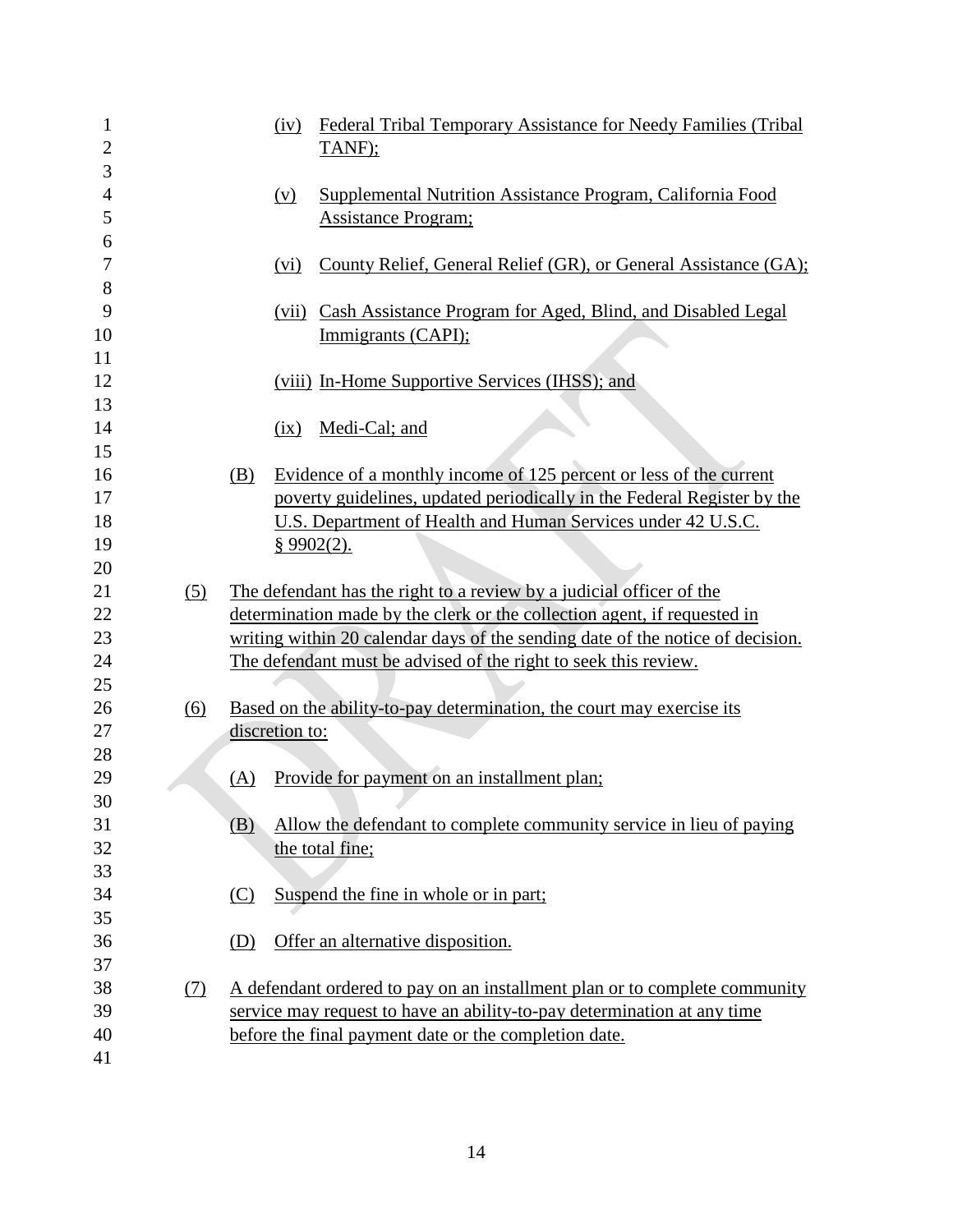| 1        |             | (8)               | If a defendant has already had an ability-to-pay determination, a defendant                                   |
|----------|-------------|-------------------|---------------------------------------------------------------------------------------------------------------|
| 2        |             |                   | may request a subsequent ability-to-pay determination only based on changed                                   |
| 3        |             |                   | circumstances.                                                                                                |
| 4        |             |                   |                                                                                                               |
| 5        |             | (9)               | The court may deny the defendant's request for an ability-to-pay                                              |
| 6        |             |                   | determination, order no further proceedings, and order that the case be                                       |
| 7        |             |                   | referred to collections if the court determines that:                                                         |
| 8        |             |                   |                                                                                                               |
| 9        |             |                   | An unreasonable amount of time has passed; or<br>(A)                                                          |
| 10       |             |                   |                                                                                                               |
| 11       |             |                   | The defendant has made an unreasonable number of requests for an<br>(B)                                       |
| 12       |             |                   | ability-to-pay determination.                                                                                 |
| 13       |             |                   |                                                                                                               |
| 14<br>15 |             |                   | <b>Advisory Committee Comment</b>                                                                             |
| 16       |             |                   | <b>Subdivision <math>(c)(6)</math>.</b> The amount and manner of paying the total fine must be reasonable and |
| 17       |             |                   | compatible with the defendant's financial ability. Even if the defendant has not demonstrated an              |
| 18       |             |                   | inability to pay, the court may still exercise discretion.                                                    |
|          |             |                   |                                                                                                               |
|          |             |                   |                                                                                                               |
| 19       |             |                   |                                                                                                               |
| 20       |             |                   |                                                                                                               |
| 21       |             |                   | <b>Standard 4.41. Courtesy notice-traffic procedures</b>                                                      |
| 22       |             |                   |                                                                                                               |
| 23<br>24 | (a)         |                   | <b>Mailed courtesy notice</b>                                                                                 |
| 25       |             |                   | Each court should promptly mail a "courtesy notice" to the address shown on the                               |
| 26       |             |                   |                                                                                                               |
| 27       |             |                   | Notice to Appear. The date of mailing should allow for the plea-by-mail option in<br>infraction cases.        |
| 28       |             |                   |                                                                                                               |
| 29       | $\bigoplus$ |                   |                                                                                                               |
| 30       |             |                   | <b>Minimum information in courtesy notice</b>                                                                 |
| 31       |             |                   | In addition to information obtained from the Notice to Appear, the courtesy notice                            |
| 32       |             |                   | should contain at least the following information:                                                            |
| 33       |             |                   |                                                                                                               |
| 34       |             |                   |                                                                                                               |
| 35       |             | $\leftrightarrow$ | An appearance date, time, and location;                                                                       |
| 36       |             |                   |                                                                                                               |
| 37       |             | (2)               | Whether a court appearance is mandatory or optional;                                                          |
| 38       |             |                   |                                                                                                               |
| 39       |             | $\left(3\right)$  | The total bail amount if forfeitable;                                                                         |
| 40       |             |                   |                                                                                                               |
| 41       |             | (4)               | The procedure required for remitting bail;                                                                    |
| 42       |             | $\left(5\right)$  | The plea-by-mail option in infraction cases and the number of appearances                                     |